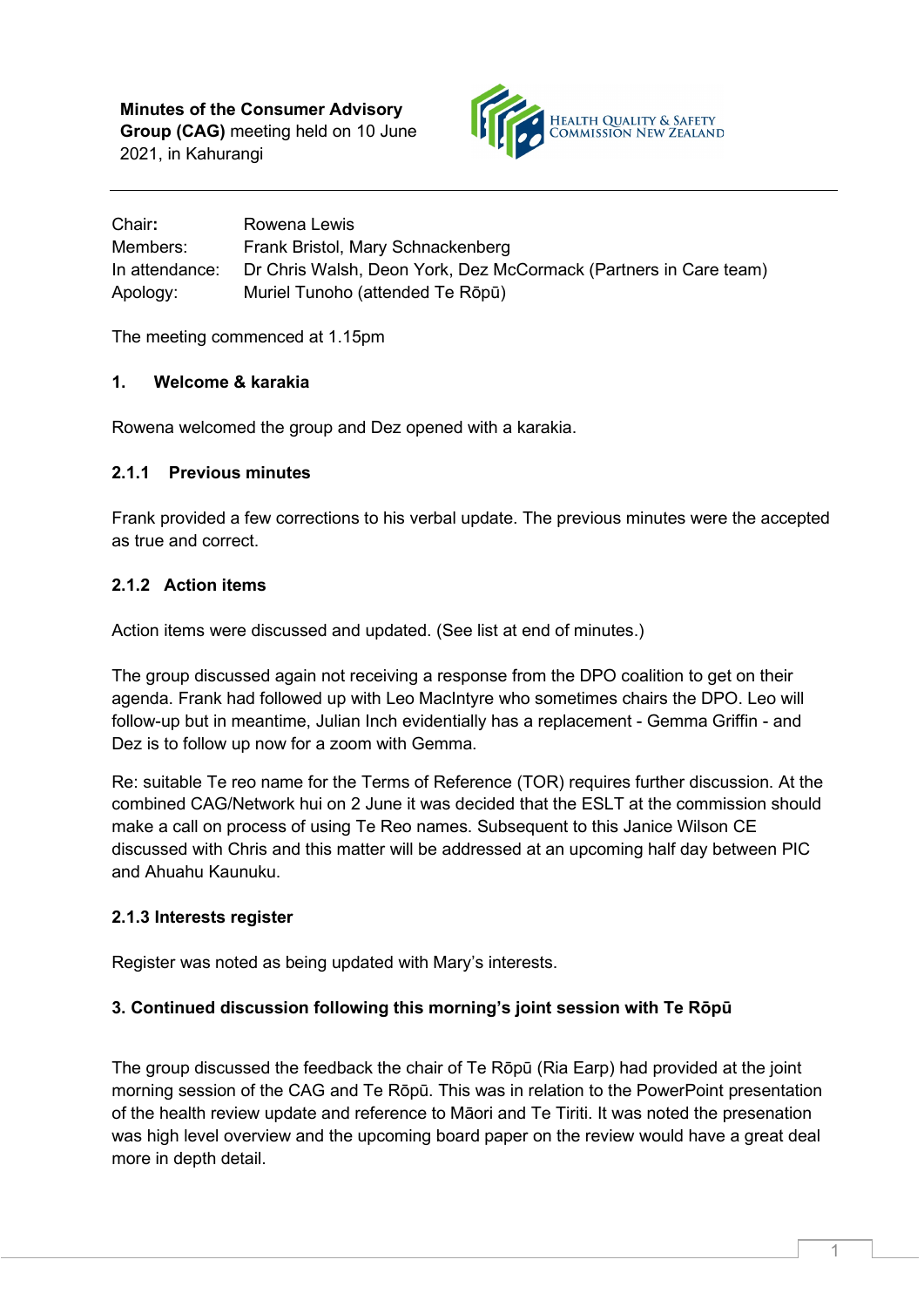Some points for inclusion in the board paper are:

Feedback at the combined CAG & Te Rōpū hui challenged the lack of application of a Te Tiriti lense in the PIC response to the health review. The work to date in formulating our consumer and whānau response has primarily focussed on working in partnership with consumers who are part of the CAG and consumer network. PIC has an upcoming hui on 7 July with Ahuahu Kaunuku about how the internal relationships and how the synergies inherent in partnership will be articulated and actioned.

What brings us together – Relationships, respect, mana.

The baord paper will be further refined.

## **4**. **Members environmental scan**

## **Frank**

The Mental Health Act review is now out for consultation and closes on 11 June. The final results will then go pout for public consultation.

## **Mary**

Spoke of on-going disability issues for blind people. The communication around the vaccination roll out for disability groups has been questioned. There's no adverting about where to go.

## **5. Discuss board papers for 25 June Board hui**

The PIC Board paper on health review discussed as above (3.) There was no feedback provided on the Te Ao Māori Framework or the prioritisation policy paper.

# **6. Continued discussion around new Te reo name for CAG**

This was discussed in action items above (2.1.2)

# **7. Other business**

Dez mentioned to get invoices in before the end of the FY. Also re Diligent, please give some thought as to whether this is fit for purpose for CAG as we are paying for it.

# **8. Karakia & close** (11.15am)

Dez closed with a Karakia

**Next hui:** 22 July 2021 - Zoom

# **Actions List:**

| Date         | <b>Action</b>                                                                                            | Responsibility                                                  |
|--------------|----------------------------------------------------------------------------------------------------------|-----------------------------------------------------------------|
| 27 June 2019 | (brought forward from previous<br>actions) Attendance by HQSC at a<br>DPO Coalition hui to be requested. | Email sent 10 July requesting<br>template to attend hui. (27/8) |